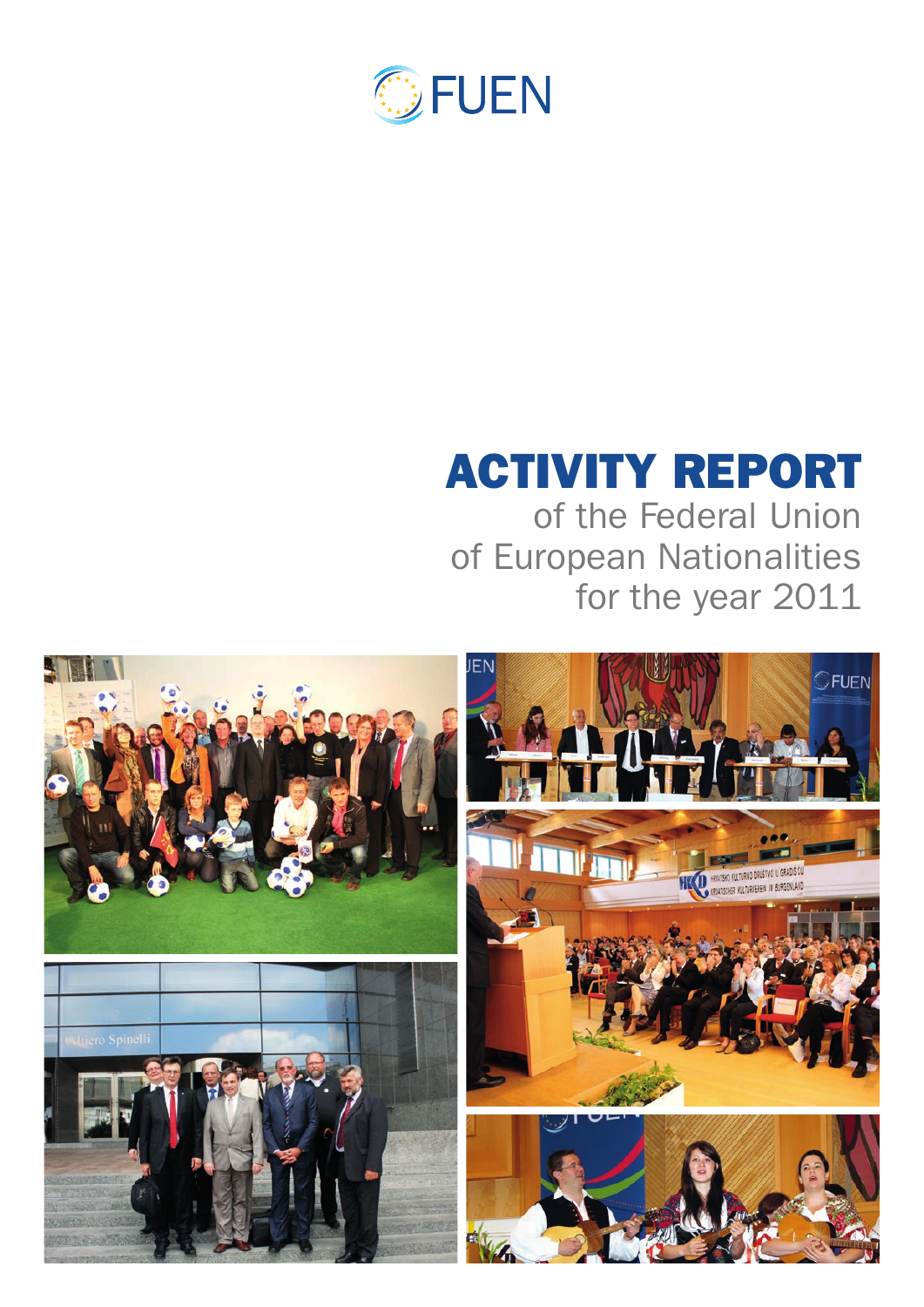Federal Union of European Nationalities (FUEN) Editors: Susann Schenk, Jan Diedrichsen

January 2012 www.fuen.org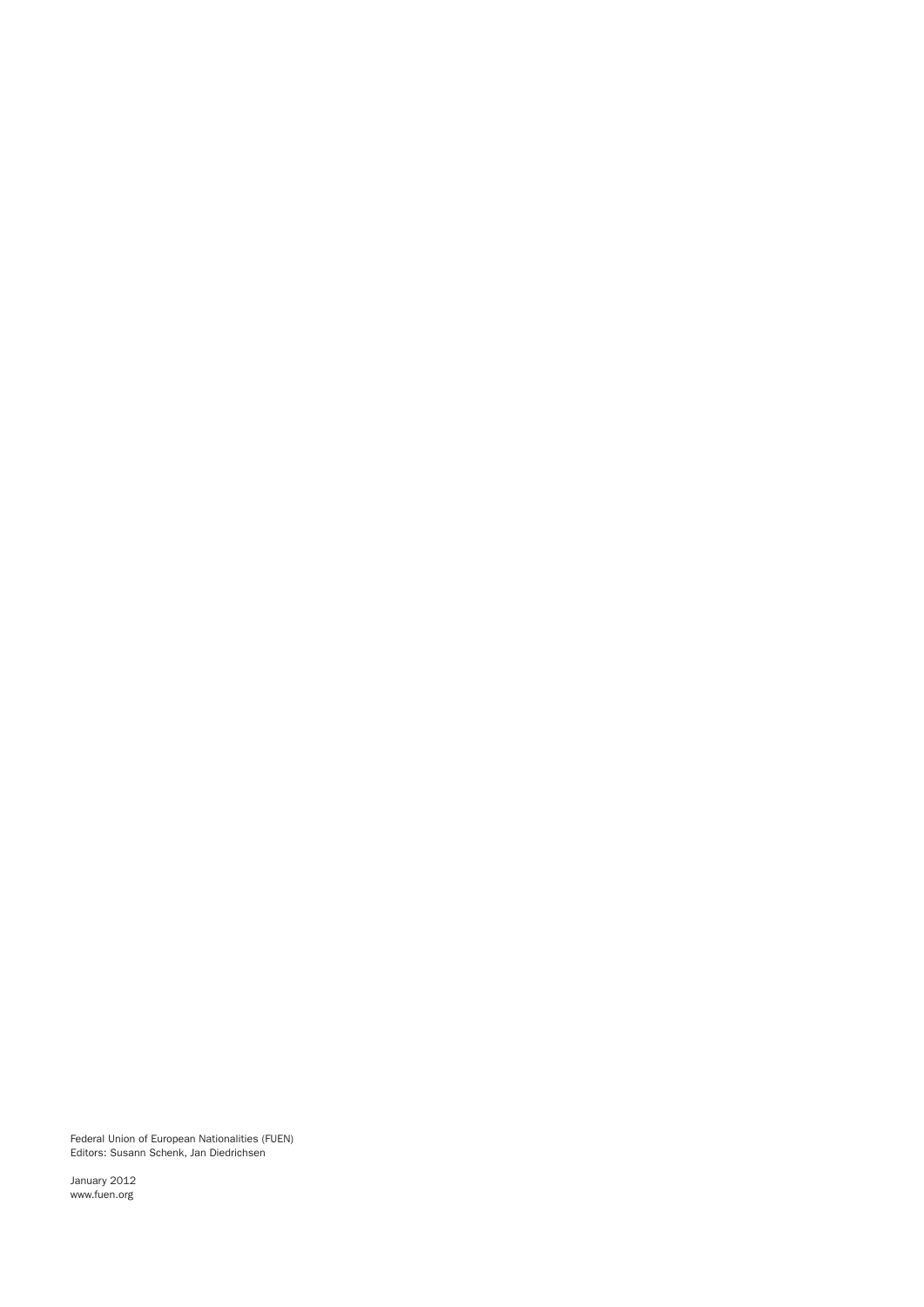## FUEN Activity Report 2011



### Five years of the Charter 2006-2011

FUEN is with 90 member organisations in 32 European countries the largest umbrella organisations of the autochthonous, national minorities in Europe. The basis of its activities is the Charter for the autochthonous, national minorities in Europe, adopted in 2006.

The Charter presents the self-conception, the basic principles and fundamental rights of the European minorities, as well as political demands and recommendations for action in regard to minority protection.

In 2011 it has been five years since the Charter for the autochthonous, national minorities was elaborated and adopted. The year 2011 and the annual congress were dedicated to the five year anniversary (2006-2011) of the adoption of the Charter.

Among its most important topics and hence the guidelines for FUEN are:

*to emphasise the positive significance of the autochthonous, national minorities for the development of the European civil society,*

*to call for the preservation of natural bilingualism and multilingualism and for the preservation of the regional or minority languages that are often threatened by extinction – as a natural richness of Europe and a factor of cultural and regional identification – by providing the necessary conditions and support,*

*to substantiate again the necessity on comprehensive minority protection and active support for minorities as the guarantors of stability, peace and diversity in Europe,*

*to bear out the need for further development of European minority protection,* 

to urgently demand that minority protection remains a central topic of a political discourse at regional, national *and European level, in which the autochthonous, national minorities are included.*

In his keynote speech at the annual congress of 2011, FUEN president Hans Heinrich Hansen emphasised the importance of the Charter as guiding document in the work of FUEN. In an open forum the annual congress discussed the significance of the Charter and the European minorities for Europe. The political demands and recommendations for action enshrined in the Charter were reinforced, as they pave the way for the adequate political representation of the autochthonous, national minorities in Europe we strive for.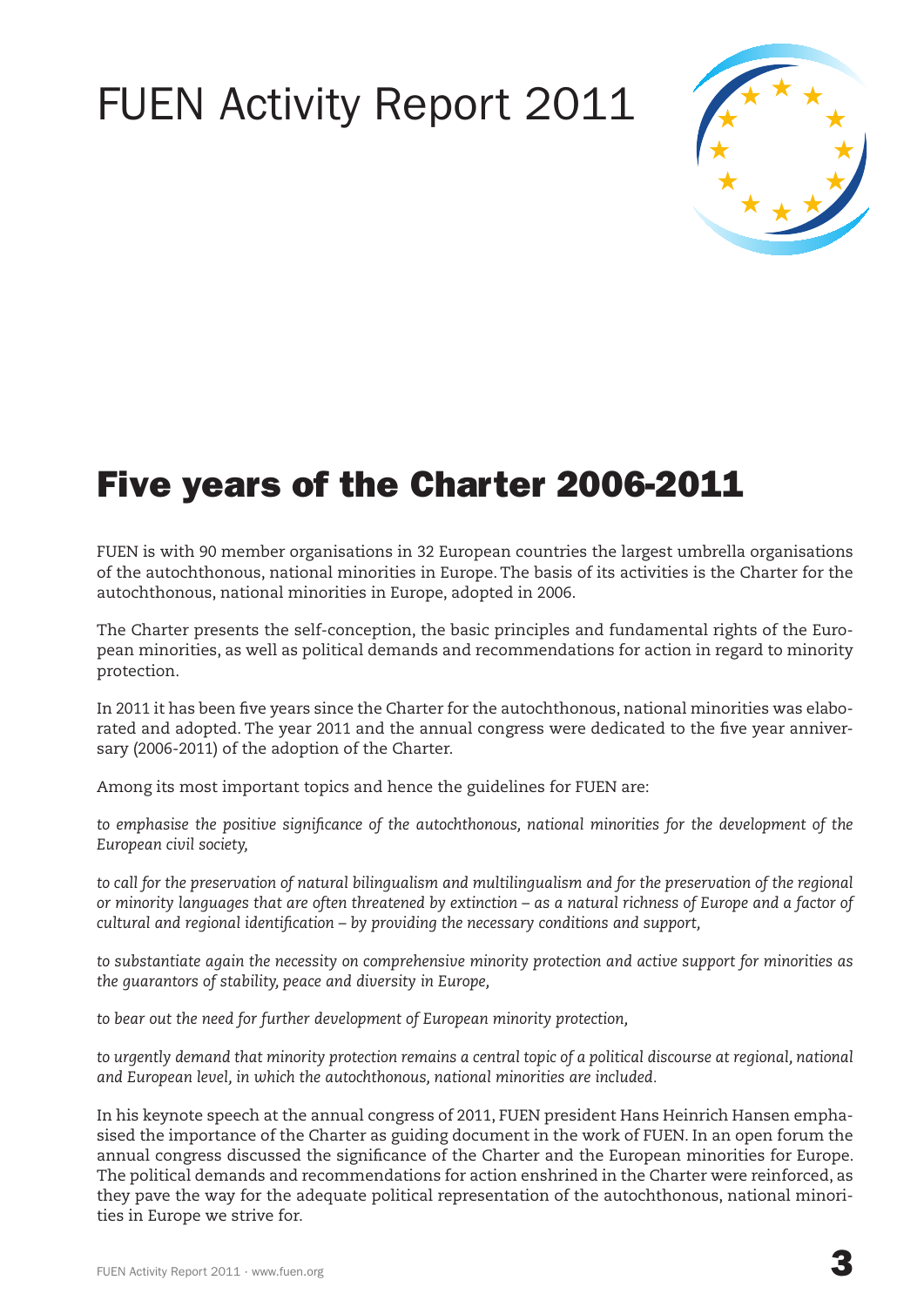### South Tyrolean Minority Award 2011

A special sign of recognition for the activities of FUEN under the leadership of Hans Heinrich Hansen, who belongs to the German minority in Denmark, was the conferment of the South Tyrolean Minority Award 2011.

At a official ceremony with around 200 guests in Tyrol Castle near Meran/Merano, Hans Heinrich Hansen, the president of the Federal Union of European Nationalities (FUEN), received the South Tyrolean Minority Award for the Federal Union of European Nationalities from governor Luis Durnwalder. The price comes with a sum of 20,000 Euro.

"FUEN understood that peaceful Europe can only exist over the long term if peace reaches the most remote corners", said Durnwalder. He mentioned South Tyrol today as an example of how minority conflicts can be solved – "peaceful and only with much, much patience".

Governor Durnwalder directly addressed FUENpresident Hans Heinrich Hansen and thanked him personally for his commitment: "we here in South Tyrol hold you in high regard for your commitment, also for our region, for the Ladins as well as for all those minorities all over Europe. I know of the great voluntary engagement you invest and how many kilometres you travel



Governor Durnwalder, FUEN-president Hans Heinrich Hansen and Vice-governor Bergner. Photo: Press office of the land South Tyrol

through Europe acting for the minorities – and I speak on behalf of the minorities in Europe when I thank you for your achievements", said Luis Durnwalder.

Hans Heinrich Hansen thanked South Tyrol for this great honour and considered it as encouragement for the – often critical – monitoring of the minority policies of the European Union, the regions and states of Europe by the largest organisation of civil society representing the autochthonous minorities.

### FUEN Annual Congress of 2011

The annual congress of FUEN in 2011 took place from 1 – 4 June 2011, at the Burgenland-Croats in Austria in Eisenstadt/Željezno. Around 180 guests from more than 20 European countries responded to the invitation from their umbrella organisations – the Federal Union of European Nationalities (FUEN) and its member organisation Hrvatsko kulturno društvo. The Congress was supported by the Federal Ministery of the Interior of the Federal Republic of Germany and the Land of Burgenland.

The focus of the Congress was on the situation of the Roma in Europe. With speeches, a panel discussion and a working group the situation of the Roma as an autochthonous minority in Europe was discussed. The result of all this was the adoption of the "Eisenstadt Declaration".

In the light of recent developments an urgent appeal was addressed to the Federal Government of Austria in Vienna. The reason was the revised Minority Act, which was elaborated totally without the involvement of the Burgenland Croats. This was criticised by the congress in a clear protest letter. Also the chairman of the Committee of Experts of the European Language Charter, Prof. Oeter, gave Austria a very modest mark from the perspective of the Council of Europe for its compliance with the European standards.

The Romanian Minister Borbély – belonging to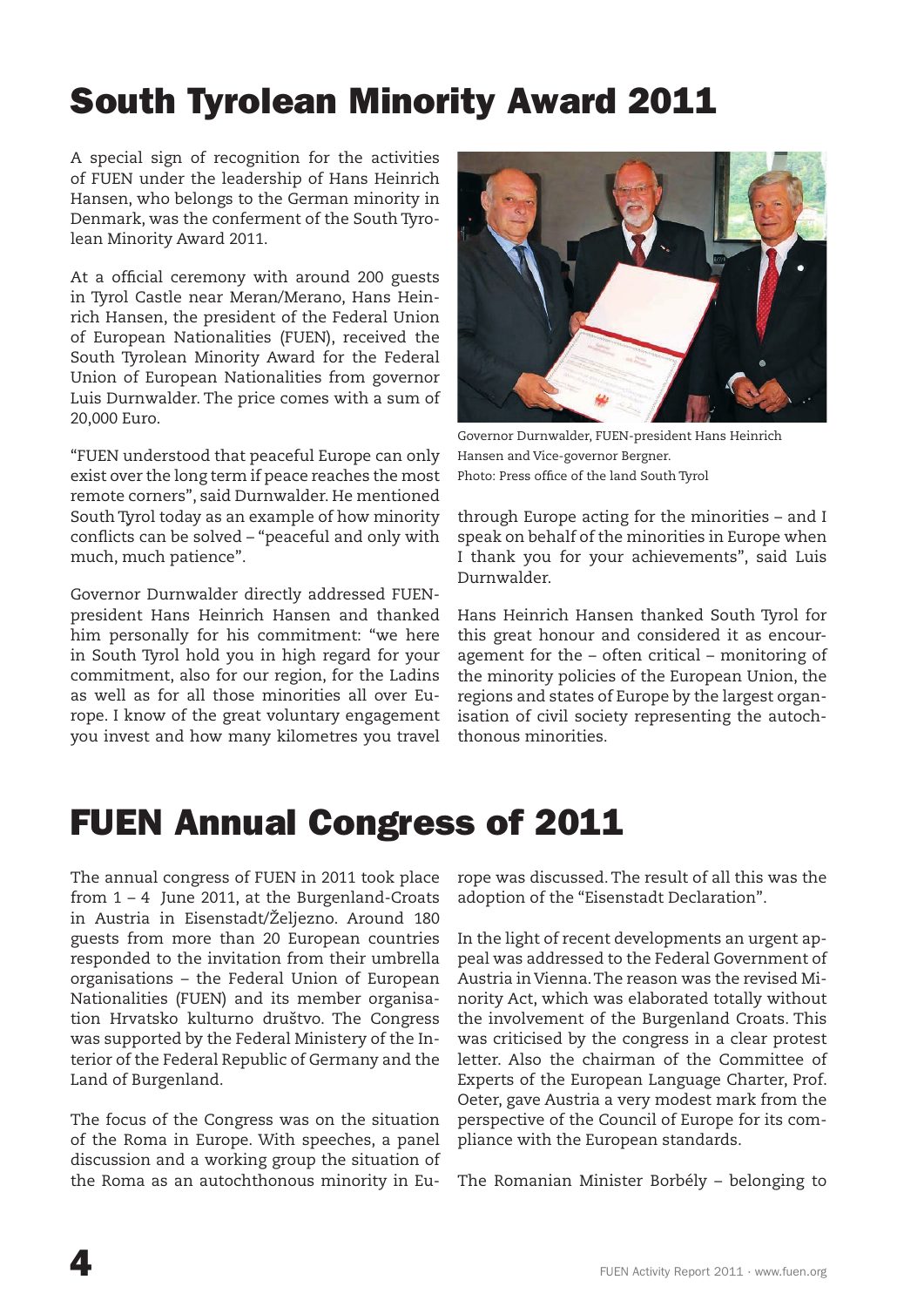the Hungarian minority and FUEN-member organisation RMDSZ – used his speech to the delegates to promote the idea to consider within FUEN to start together a Citizens' Initiative, which has become possible with the Lisbon Treaty. By gathering one million signatures such a Citizens' Initiative on the European level can be realised. The delegates of FUEN agreed to look into such a minority citizens' initiative.

A topical conclusion of the meeting in Eisenstadt took place with the speech by Dr. Valentin Inzko, UN High Representative for Bosnia and Herzegovina and EU Special Representative for Bosnia and Herzegovina, who also is a delegate of FUEN in his function as chairman of the Carinthian Slovenes. In a highly acclaimed speech the diplomat gave a very critical record of the past years in regard to the political elites in Bosnia and Herzegovina and looked with pessimism to the future. However, the civic engagement of the citizens and the general potential of the people in Bosnia and Herzegovina was strongly emphasised by Dr. Inzko.

#### **www.congress2011.fuen.org**

![](_page_4_Picture_4.jpeg)

FUEV-Congress in Eisenstadt/ Željezno

### The Focus of FUEN

The congress marked the beginning of the involvement of FUEN in three main subject areas: Roma in Europe, the establishment of a centre of expertise for the European minorities and the networking initiative in the field of regional and minority languages.

#### FUEN Project Solidarity with the Roma

The 10 to 12 million Roma in Europe are amongst the most excluded sections of the population on our continent and they partly live under inhumane conditions.

In the very complex issue of the Roma, FUEN aligns itself to the position of the European Parliament, which stated in its resolution on the Roma Strategy of February 2011 that the Roma in Europe are very heterogeneous groups and that therefore there cannot be only one strategy. We underline that together with the different civil society representatives common concepts will have to be elaborated in the field of issues of the Roma minorities. For this purpose FUEN started a pilot-project supported by the Hermann Niermann Foundation.

The goal of FUEN is to make use of the specific experiences, strategies and achievements of the autochthonous, national minorities in Europe, in order to work on the issue of the Roma. There are several examples for the solution of minority issues, which can be consulted as source of inspiration for the problems of the Roma.

Furthermore FUEN as civil society representative of the European minorities is based on the principle of "get help to help yourselves".

As a first conclusion the "Eisenstadt Declaration

![](_page_4_Picture_14.jpeg)

FUEV-Congress in Eisenstadt/ Željezno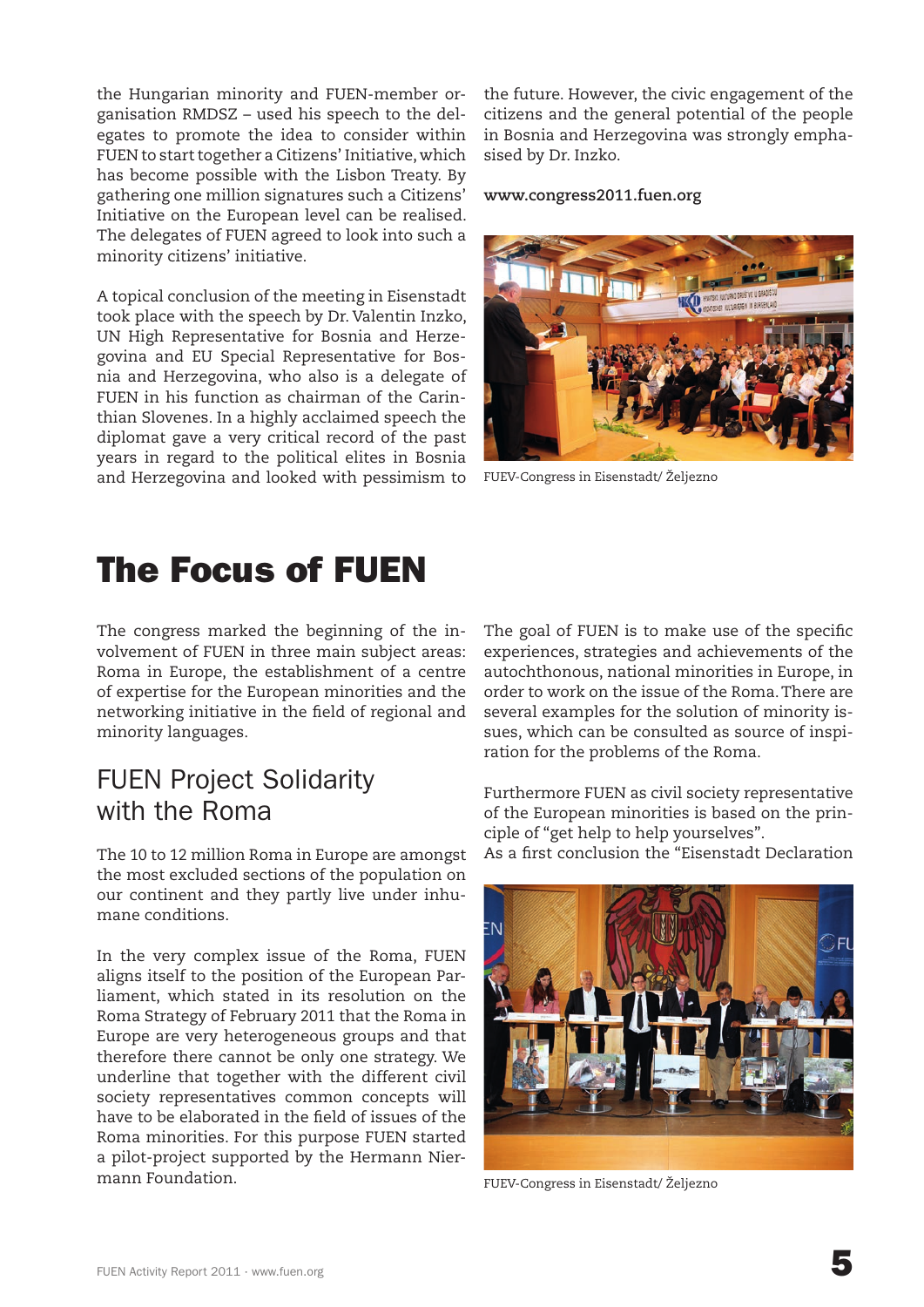– Solidarity with the Roma" was adopted at the annual congress 2011, entailing concrete recommendations for action addressed to all relevant national governments and European decision makers. FUEN and its members undertake to make, within their power, an active contribution to solving this biggest European challenge in the field of minorities.

Based on the "Eisenstadt Declaration", further development of a European project will be pursued, including the development of a concept for using and adapting the potential of the autochthonous, national minorities for working on the Roma-problems in Europe.

#### FUEN Centre of Expertise

Together with member organisation Sydslesvigsk Forening and with the support of the Danish Parliament FUEN launched another new project: the establishment of a centre of expertise of the minorities. The South Schleswig-Committee of the Danish Parliament provided funding for the elaboration of a feasibility study on how to realise this project.

The main goal is:

To create a centre of expertise and information, which will become the European access point for questions and knowledge about the minorities in Europe as well as for questions, concrete challenges from the many European minorities,

To create an interface between research, politics and representatives of minorities and focus on the interests of the practicians – the minorities in Europe,

To establish at its core a European political think-tank, where the search for approaches for solutions and supporting the minorities are combined.

The plan was presented during a parliamentary lunch in the European Parliament in June 2011.

#### FUEN Networking Initiative

In 2011 FUEN launched a new networking initiative in the field of regional and minority languages. Since 2009, FUEN has been active in the field of regional and minority languages with its Network for Multilingualism and Linguistic Diversity, acronym RML2future, which has been funded by the European Commission **(www.rml2future.eu)**.

After the self-dissolution of EBLUL-Europe there are three networks now that are funded by the European Commission and work for the interests of the regional or minority languages, namely the FUEN-network RML2future, the Mercator Network and the NPLD (Network for the Promotion of Linguistic Diversity). Additionally there are on national level still some EBLUL-committees, which are active in the field of regional and minority languages locally.

The aim of the initiative is to achieve political and institutional networking on the European level between the different actors in view of the support for regional and minority languages and European linguistic diversity.

The initiative, for which a first meeting took place at the annual congress of 2011, moderated by Johan Häggman, former member of the cabinet of EU-Commissioner for Multilingualism Leonard Orban, was followed by a joint declaration of cooperation between FUEN and NPLD, the launch of proposals to strengthen the regional and minority languages in regard to the future funding programmes of the EU from 2014 and the preparation of a conference on European language policy in the beginning of 2012.

In the meantime we were succesfull in acquiring funding for a new multilateral project for the regional and minority languages in 2012-2013 which will follow-up on the network RML2future.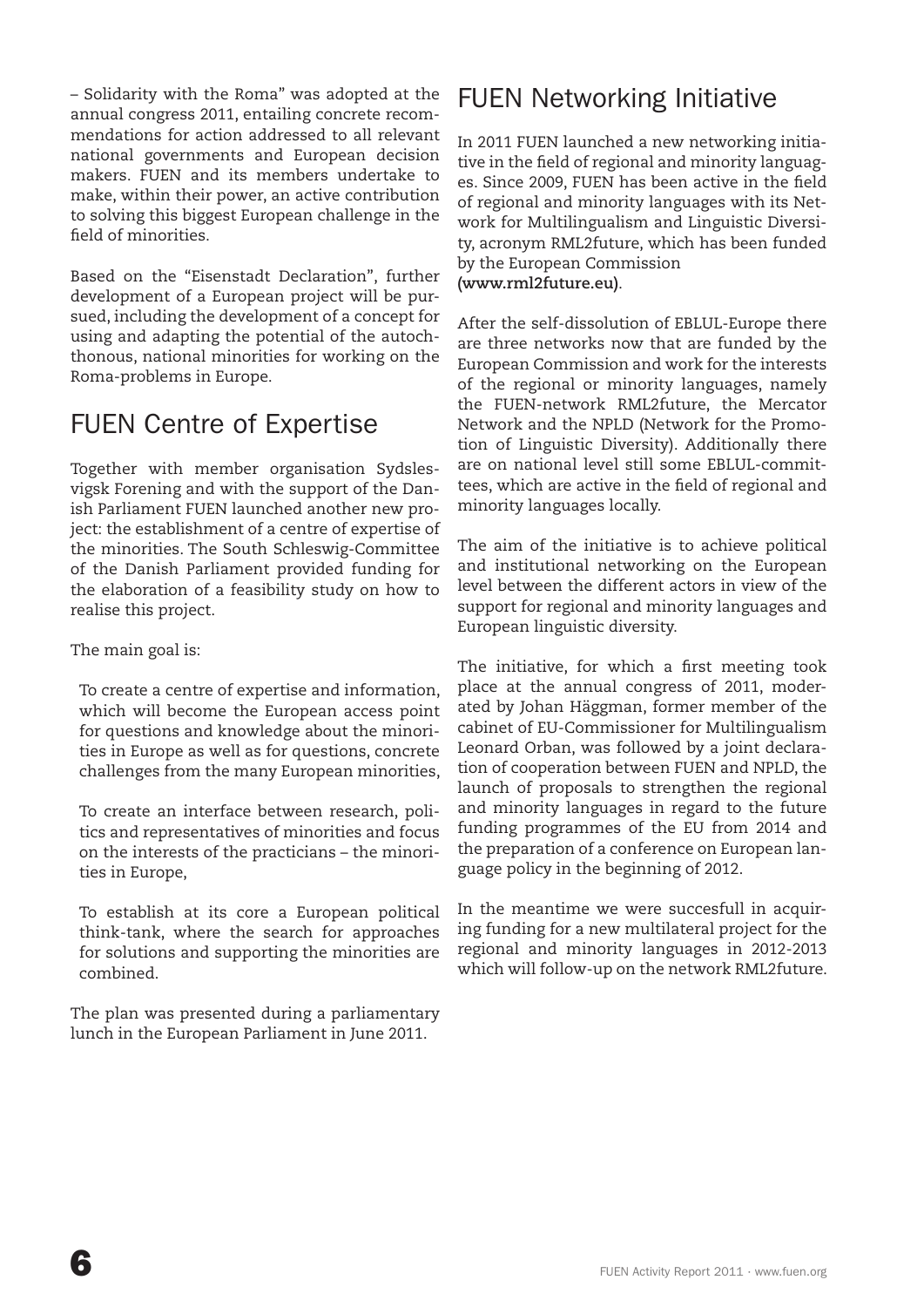### Advocacy on European level

n May 2011, FUEN president Hans Heinrich Hansen and FUEN advisor Dr. Jürgen Schöning presented the activities of FUEN, and in particular the commitment to the Roma in Europe, during a talk with European Commissioner Reding in Brussels.

During the visit of the OSCE High Commissioner on National Minorities Knut Vollebaek in Flensburg, a talk took place with representatives of FUEN under the leadership of Hans Heinrich Hansen. Vollebaek ensured that he would participate at the FUEN Congress of 2012 in Moscow, provided it would fit into his schedule.

FUEN director Jan Diedrichsen presented FUEN and its member organisations at meetings of the Intergroup for Traditional Minorities of the European Parliament and at other meetings with MEPs.

The FUEN project Roma and Minorities was already in 2011, mainly by FUEN-advisor Jürgen Schöning, presented to the European Commission, the European Parliament, the Congress of Local and Regional Authorities of the Council of Europe and the EU-Member States, in particular to the representatives of Hungary.

The centre of expertise and its objectives were presented in 2011 mainly by FUEN director Jan Diedrichsen and FUEN president Hans Heinrich Hansen in cooperation with project partner SSF at the European Parliament, the European Commission, the Council of Europe and other partners.

The FUEN focus area of language was in 2011 mainly presented and taken care of by FUENvice-president Martha Stocker and by Judith Walde, the project manager of the Network RML2future.

#### Parliamentary Lunch Debate

On 29 June 2011, FUEN extended together with the Danish Member of Parliament (MEP) Anne E. Jensen an invitation for a Parliamentary Lunch Debate in the European Parliament in Brussels. Over 50 representatives of all political parties, representatives of the European Commission and the Council of Europe, the members of the European Dialogue Forum as well as other interested participants came.

The main point was to revive the structured dialogue between civil society and Members of the European Parliament and to present the manifold activities of FUEN. The different focus areas of current minority work of FUEN were presented: the Roma-project "Solidarity with the Roma", the new networking initiative in the field of regional and minority languages, the European Citizens' Initiative, the presentation of the centre of expertise and the football championship of the minorities EUROPEADA 2012.

![](_page_6_Picture_10.jpeg)

Parliamentary Lunch Debate in the European Parliament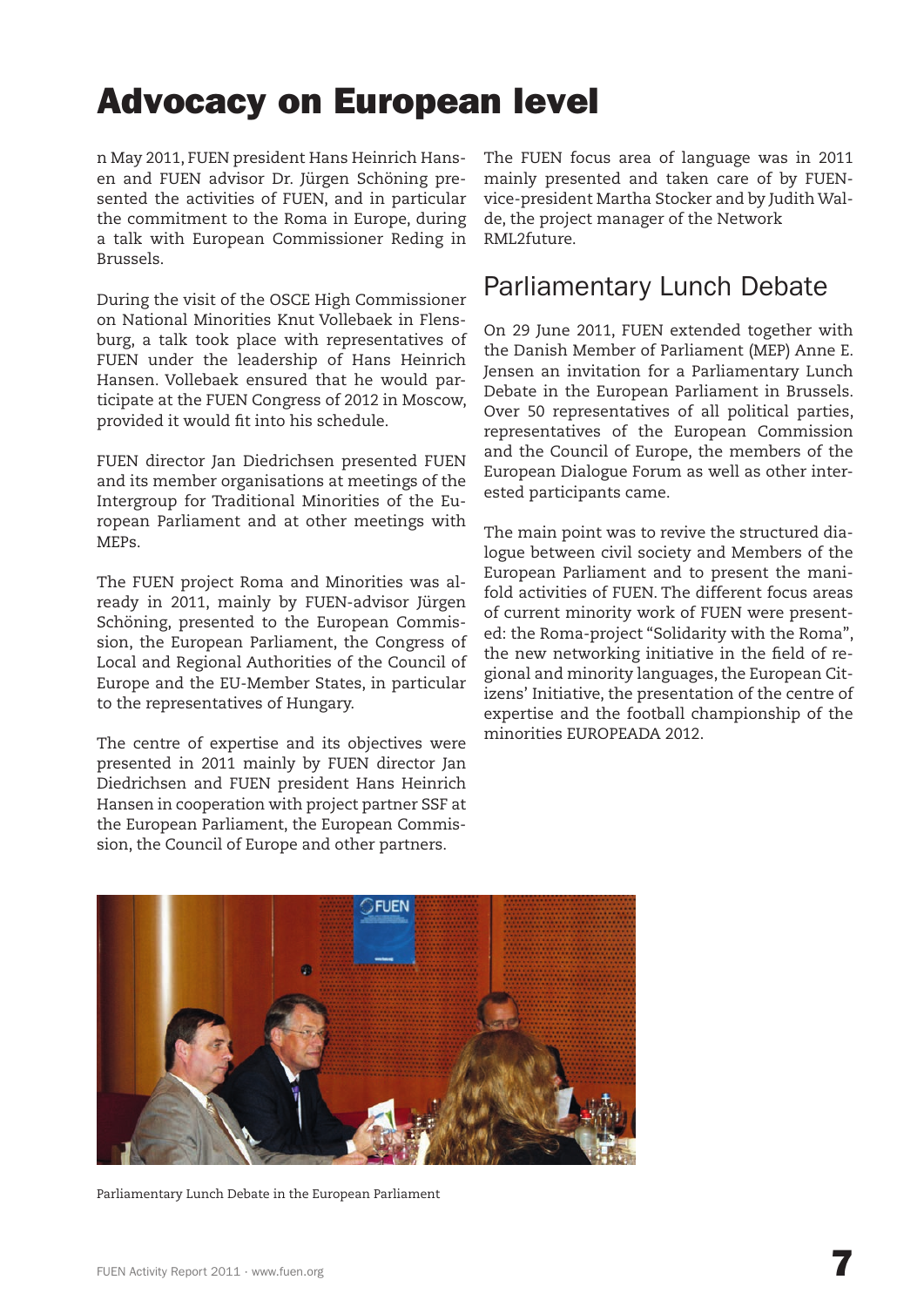### FUEN Seminars of 2011

The seminar of the working group of the German minorities (AGDM) took place in Eupen in October 2011 on the invitation of the German-speaking Community in Belgium. An overview of the seminar can be obtained on the webportal of the German minorities at

The seminar of the Slavic minorities in FUEN took place during the International Folklore Festival on the invitation of Domowina –Union of Lusatian Sorbs in Lehndorf/Lejno and Bautzen/ Budyšin. The meeting was documented at **www.fuen.sorben.com.** 

**www.agdm.fuen.org**, hosted by FUEN.

### Statutory bodies 2011

#### Presidium of FUEN

The seven-member presidium under the leadership of Hans Heinrich Hansen consisted in 2011 of: Heinrich Schultz, Zlatka Gieler, Olga Martens, Martha Stocker, Urs Cadruvi, Hauke Bartels and YEN-president Sebastian Seehauser.

The FUEN Presidium had the following meetings in 2011:

January 2011 in Bozen/Bolzano, South Tyrol for the annual kickoff meeting and a talk with governor Durnwalder and an annual press conference with Herbert Dorfmann MEP

April 2011 in Chur/Graubünden on the invitation of Lia Rumantscha including visits to several Rhaeto-Romance establishments

May 2011 in Eisenstadt/Željezno during the 56th FUEN-Congress

July 2011 in Bautzen/Budyšin on the invitation of Domowina, during the VIth International Folklore Festivals Lausitz and Seminar of the Slavic Minorities in FUEN

September 2011 in Klagenfurt/Celovec during the Third Regional Conference of the Network for Multilingualism and Linguistic Diversity, RM-L2future

October 2011 in Moscow on the invitation of Internationalen Verband der deutschen Kultur and the 20th Forum of the Germans in Russia

#### European Dialogue Forum

The members of the European Dialogue Forum of FUEN and YEN met before the Parliamentary Lunch Debate in June 2011 for a discussion and preparatory meeting. A second Parliamentary Lunch Debate was prepared for January, in the presence of the members of the Dialogue Forum.

![](_page_7_Picture_16.jpeg)

Meeting of the European Dialogue Forum in Brussels

#### **FUEN** Assembly of Delegates

The FUEN Assembly of Delegates on 3 June 2011 adopted the new statutes of FUEN that in particular give rules on the admission and membership of organisations. Additionally the new system of membership fees was adopted.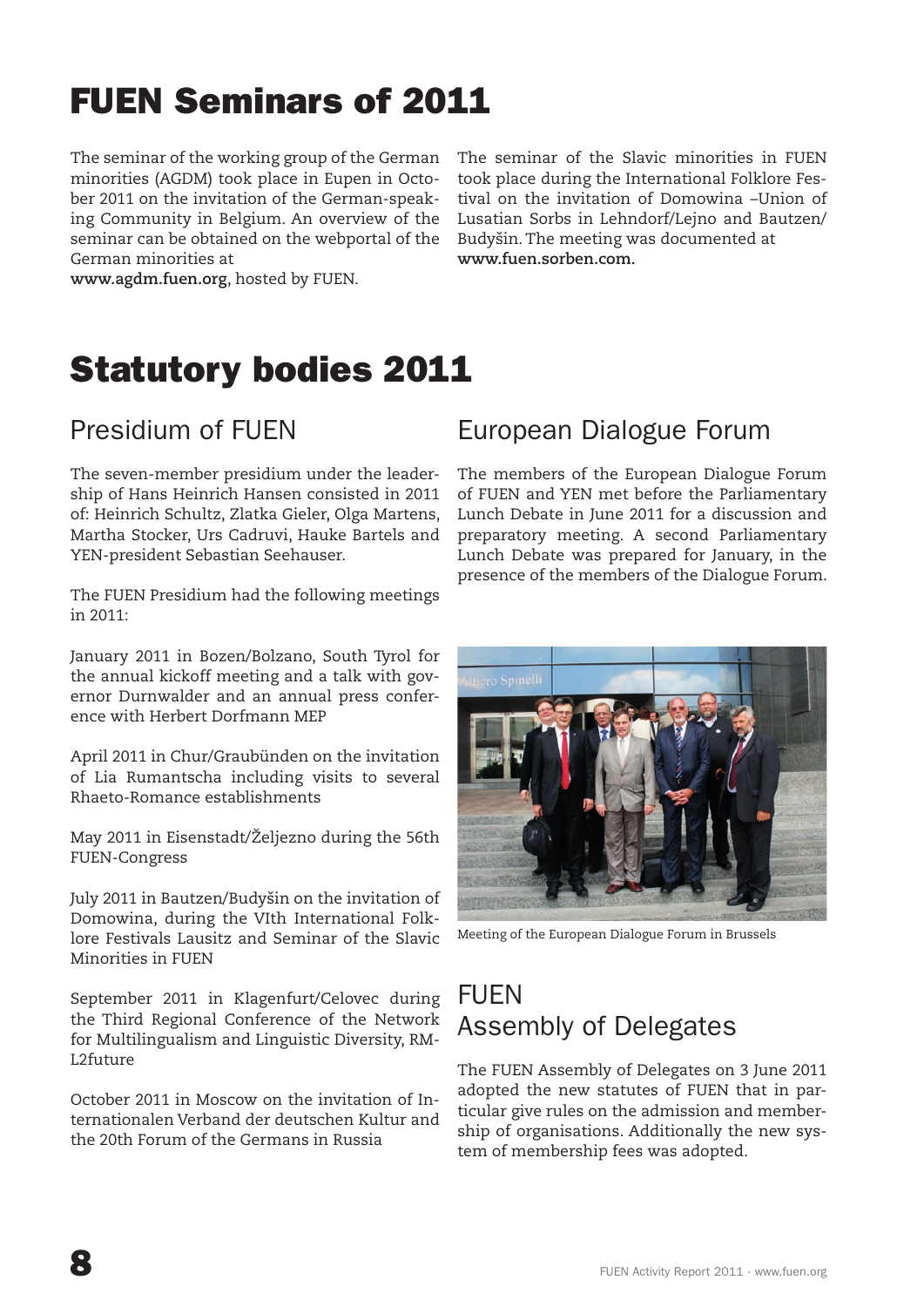The FUEN Assembly of Delegates admitted four new member organisations and adopted the following resolutions:

Based on the latest developments in Austria, the Burgenland Croats had submitted a resolution on the revisal of the Ethnic Group Act. Furthermore resolutions were submitted by the Aromanians from Romania, the Sorbs from Germany, the Western Thrace Turks from Greece and the Danish minority from Germany. Next to the decision to explore the opportunities for a European Citizens' Initiative, the candidacy of the Crimean Tatar activitist Mustafa Dzemilev for the Nobel Peace Prize was supported in a resolution – he visited the FUEN Congresses several times.

During the congress a meeting and a Café Philosophique took place continuing the Quo vadis process, which supports in the internal strategy and development of FUEN as an umbrella organisation.

![](_page_8_Picture_3.jpeg)

FUEN Assembly of Delegates 2011

### Communication and information media

Many press releases, background reports, statements and declarations as well as the documentation of the congress of 2011 can be accessed at **www.fuen.org.**

EUROPEADA 2012 and the Network RML2future have their own homepages and have their own promotion materials.

**(www.europeada.eu and www.rml2future.eu)**.

FUEN is active on Facebook **http://www.facebook.com/FUEN.FUEV.UFCE** and Twitter **http://twitter.com/livingdiversity.**

### EUROPEADA 2012

In the presence of 100 guests the group draw of the football championship of the European minorities, the Europeada 2012, took place in the Representation of the Free State of Saxony in Berlin on 1 December.

The championship is organised by FUEN, the umbrella organisation of the autochthonous, national minorities, and in 2012 it is jointly organised with Domowina, the Federation of Lusatian Sorbs. 19 teams from all over Europe will try to beat the defending champion from South Tyrol. In 2008 the first championship of the European **www.europeada.eu**

minorities took place at the Rhaeto-Romansh minority in Switzerland.

Many of the participating teams had come to Berlin and under a lot of media attention they followed the group draw with excitement. The programme also included presentations about the EUROPEADA of 2008 and 2012 and the premiere of the Europeada anthem "Bala Bala Bala" in the Sorbian language.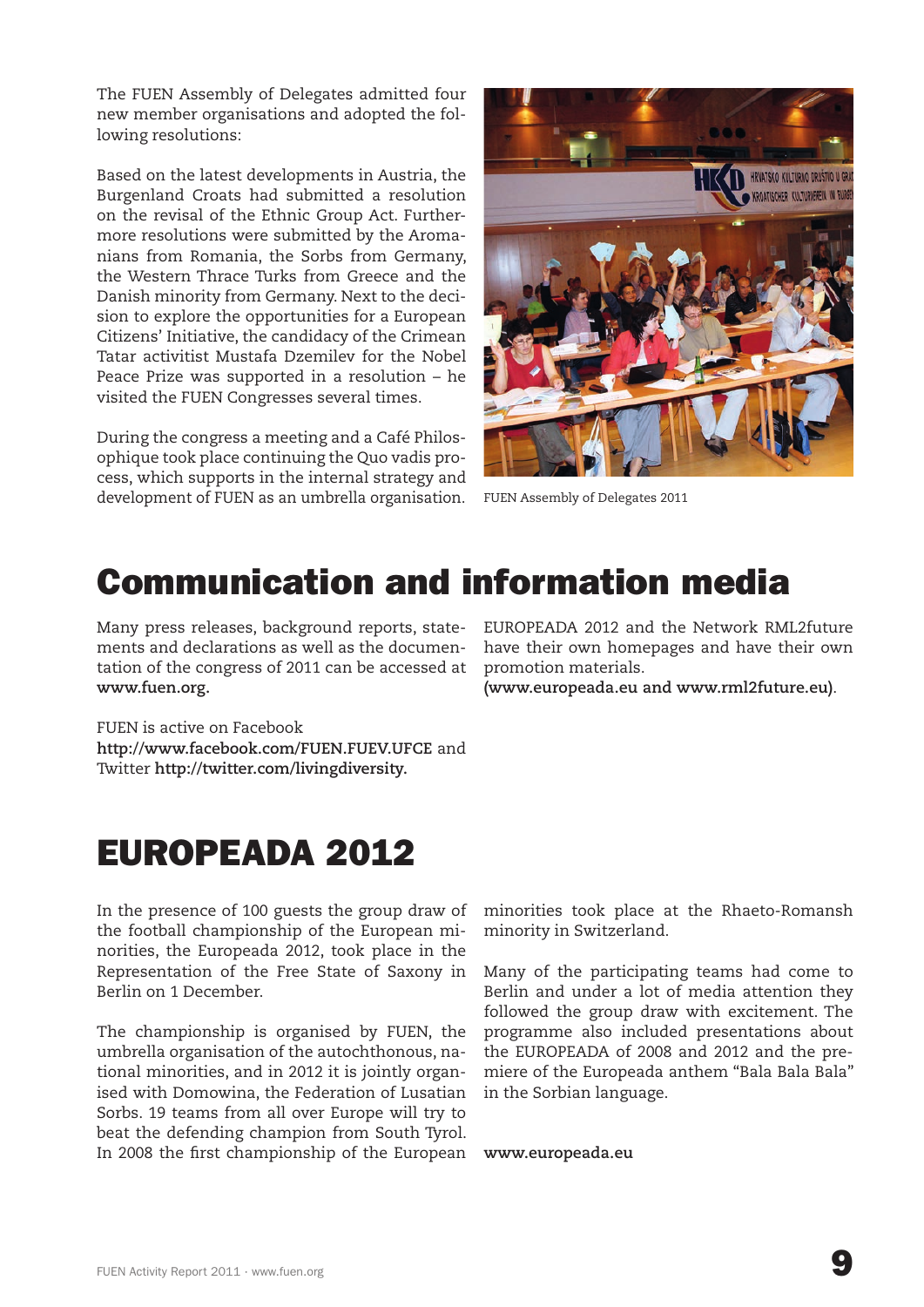## Financing and Funding

The institutional funding of FUEN in 2011 was guaranteed by grants from the Land of Schleswig-Holstein, the Free State of Saxony, the Autonomous Region Trentino-South Tyrol, the Autonomous Province Bozen-South Tyrol, the Danish Ministry of Education, the Land of Carinthia and the German-speaking Community in Belgium as well as by membership fees from the FUEN member organisations, various revenues and donations. A grant by Hungary did not come in 2011. The institutional budget therefore was managed with limited means. The financial budget of FUEN is only to a limited degree in compliance with with the level of activity of our European umbrella organisation.

The institutional budget of 2011 encompasses 2.5 employees, costs for rent and associated costs such as electricity and cleaning, material costs such as leasing of a copy machine, office

and consumable supplies, telephone and webhosting costs, meeting costs, expenses for publications and translation as well as other costs, e.g. administrative fees, notary costs, tax consulting fees and furthermore travel and accommodation costs for employees, for the president and for thematic priorities.

In 2011 FUEN received project funding from the German Federal Ministry of the Interior, the Land of Burgenland, the Hermann Niermann Foundation, the EU-programme for Lifelong Learning, the Danish Ministry for Education/South Schleswig-Committee.

FUEN managed the available financial resources in a prudent and economic way. The annual report 2011 was both evaluated by the auditors of FUEN as well as by the BDO auditing company.